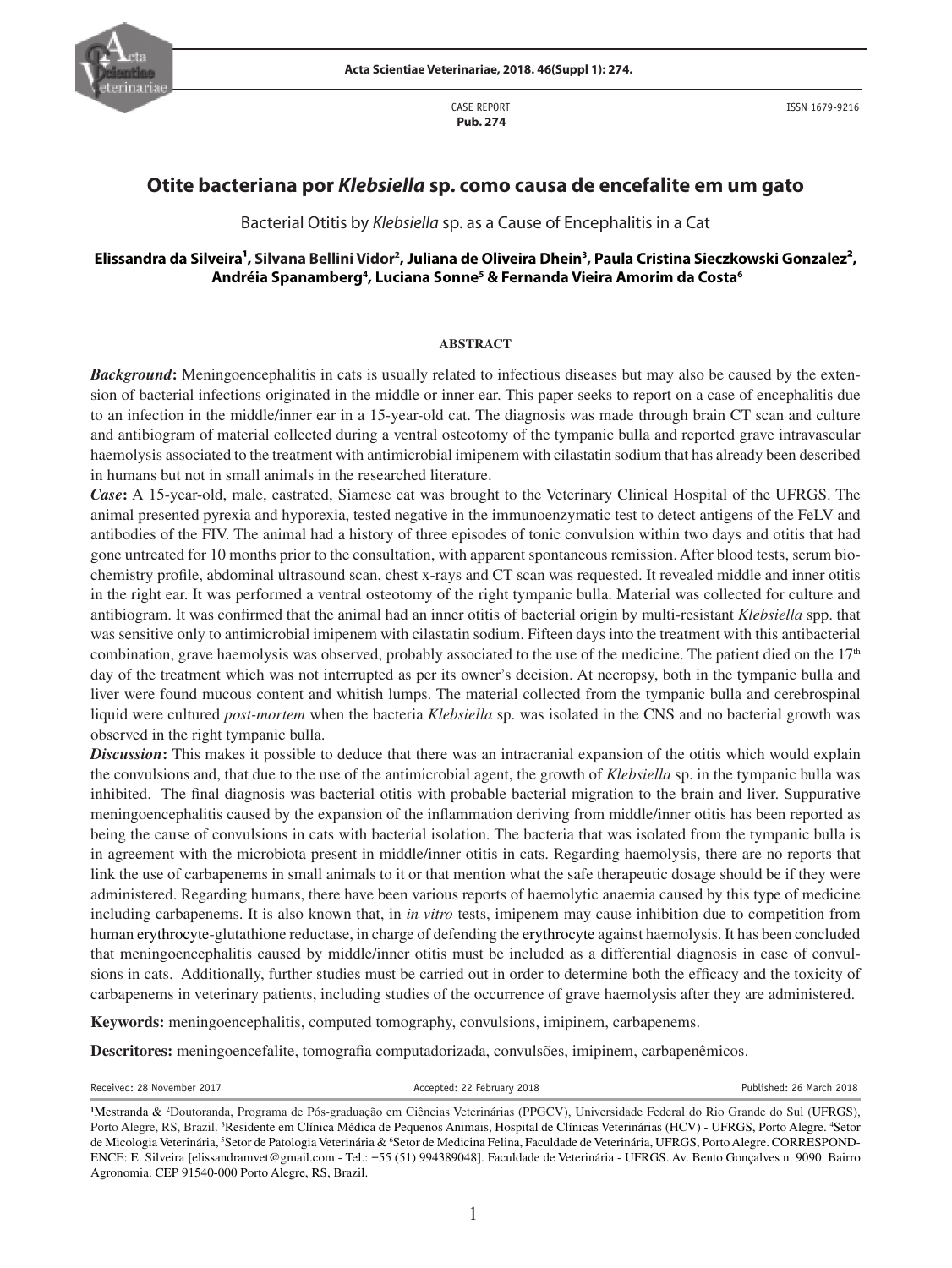#### **INTRODUÇÃO**

As convulsões em gatos ocorrem devido a doenças intra ou extracranianas [1]. As causas não infecciosas mais comuns são inflamação, neoplasia, doença vascular e encefalopatia metabólica ou tóxica [1,15]. Já a meningoencefalite está geralmente associada a infecções, como toxoplasmose [12], peritonite infecciosa felina (PIF) [5,12] ou coronavírus felino [5], mas podem ser causadas por infecção bacteriana em orelha média ou interna [12].

A encefalite pode causar disfunção vestibular, febre, convulsões, hipermetria ou distúrbios da consciência, de acordo com a distribuição das lesões intracranianas [10]. O diagnóstico ante mortem de doenças inflamatórias do Sistema Nervosa Central (SNC) é desafiador [12]. Para as doenças intracranianas, a análise do líquido cefalorraquidiano é a principal ferramenta diagnóstica, podendo ser combinada com tomografia computadorizada e ressonância magnética [1,12]. O tratamento é realizado com antibioticoterapia, instituída após cultura e teste de susceptibilidade antimicrobiana, durante 8 semanas, com prognóstico favorável [11].

Este trabalho relata o caso de um gato com meningoencefalite, causada pela extensão de infecção bacteriana na orelha média/interna, com hemólise intravascular grave causada pelo uso do antimicrobiano imipenem com cilastatina sódica no seu tratamento.

#### **CASO**

Foi atendido no Hospital de Clínicas Veterinárias (HCV) da Universidade Federal do Rio Grande do Sul (UFRGS), um gato, macho, castrado, Siamês, com 15 anos de idade. O gato apresentou histórico de 3 episódios de convulsão tônica, com localização em cabeça, pescoço e membros torácicos, com duração de 1 min, no período de 2 dias. O tutor referiu otite externa não tratada há 10 meses, hiporexia e pirexia. Negou quadro de doença respiratória anterior, bem como não fez utilização de nenhum antimicrobiano. Foi realizado teste imunoenzimático para detecção de antígenos do Vírus da Leucemia Felina (FeLV) e anticorpos contra o Vírus da Imunodeficiência Felina (FIV) (Feline Leukemia Virus Antigen-Feline Immunodeficiency Virus Antibody Test  $Kit)$ <sup>1</sup> com resultados negativos. No exame clínico geral, a única alteração apresentada foi febre de 41,3ºC e, no exame neurológico, o reflexo de ameaça bilateral estava ausente.

A tomografia computadorizada revelou otite média e interna na orelha direita. Havia presença discreta de conteúdo na cavidade nasal, aumento da permeabilidade ao contraste e escassa visualização dos ventrículos (Figura 1). Os exames de radiografia de tórax, ultrassonografia abdominal, urinálise, ecocardiograma, hemogasometria, hemograma e perfil bioquímico não apresentaram alterações.

Foi realizada osteotomia ventral de bula timpânica da orelha direita (Figura 2). O material coletado da bula timpânica foi enviado para cultura e antibiograma, sendo confirmada otite interna de origem bacteriana por *Klebsiella* spp. multiressistente, sensível apenas a imipenem com cilastatina sódica.

Durante a internação, após a osteotomia de bula timpânica, foi prescrita fluidoterapia de manutenção com Solução de Ringer's com lactato de sódio<sup>2</sup>, na dose de 50 mL/kg/dia, por via endovenosa; antimicrobiano imipenem com cilastatina sódica<sup>3</sup>, na dose de 10 mg/kg, por via endovenosa, a cada 8 h, por 20 dias; prednisolona<sup>4</sup>, na dose de 2 mg/kg, por via oral, a cada 24 h, durante 7 dias; dipirona sódica<sup>5</sup>, na dose de 25 mg/kg, por via endovenosa, a cada 12 h enquanto houvesse febre, cloridrato de ranitidina<sup>6</sup>, na dose de 2 mg/kg, por via oral, a cada 12 h, durante 15 dias; e cloridrato de tramadol<sup>6</sup>, na dose de 3 mg/kg, por via subcutânea nos 4 dias de pósoperatório. O suporte nutricional foi realizado via sonda esofágica de Folley 14G7 com dieta de manutenção. Os parâmetros vitais de temperatura retal, frequência cardíaca e respiratória, pressão arterial sistólica não invasiva com Doppler Vascular (Parks Medical, modelo 811-B)<sup>8</sup> e glicemia (Accu-Chek, Active)<sup>9</sup> eram aferidos uma vez por turno, se mantiveram estáveis e de acordo com os parâmetros para a espécie durante o período de internação.

No 15° dia de tratamento, o paciente estava anêmico, e no hemograma verificou-se que o hematócrito era de 12%, a hemoglobina, 3,8 g/gL, havia policromasia discreta, neutrófilos hipersegmentados, 40% de Corpúsculos de Heinz, contagem de reticulócitos 0% e linfócitos reativos. Logo a seguir, foi realizada transfusão de sangue fresco total, porém, sem melhora clínica. O hematócrito, hemoglobina, contagem de reticulócitos e os Corpúsculos de Heinz continuavam praticamente inalterados nos dois hemogramas subsequentes. Decorridas 24 h após a transfusão, o hematócrito era 15%, hemoglobina 3,9 g/gL e havia 35% de Corpúsculos de Heinz. Em 48 h, o hematócrito era 11%, hemoglobina 1,9 g/gL e os Corpúsculos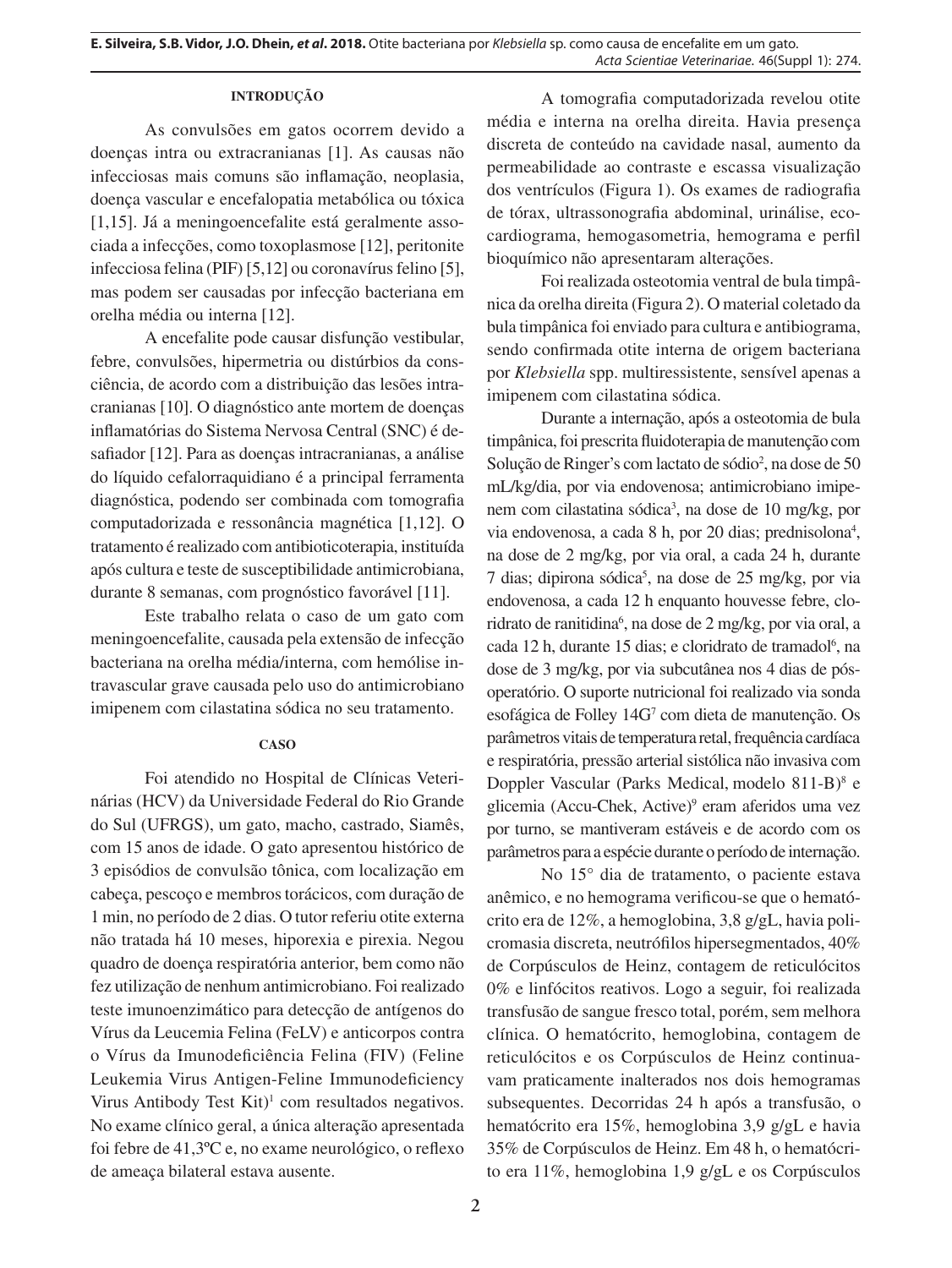**E. Silveira, S.B. Vidor, J.O. Dhein,** *et al***. 2018.** Otite bacteriana por *Klebsiella* sp. como causa de encefalite em um gato. *Acta Scientiae Veterinariae*. 46(Suppl 1): 274.

de Heinz totalizavam 45%. A tutora optou pela não interrupção do tratamento, mesmo após ser informada da possível associação da administração do imipenem com a hemólise. O paciente foi a óbito após 17 dias de tratamento, logo após a administração do fármaco.

Na necropsia, foram encontradas alterações macroscópicas em bula timpânica direita e fígado, ambos com conteúdo mucoso e presença de grumos esbranquiçados. As alterações microscópicas incluíram degeneração vacuolar moderada dos hepatócitos; medula óssea com hipercelularidade; cérebro com satelitose moderada; e neurônios no córtex com citoplasma encarquilhado, com discreto edema perivascular. No exame bacteriológico *post mortem*, não houve crescimento bacteriano significativo na orelha direita. Nas amostras, tanto do SNC, quanto do fígado, houve crescimento bacteriano de *Klebsiella* sp. Foi determinado como diagnóstico definitivo otite bacteriana, com possível migração bacteriana para SNC e fígado.

#### **DISCUSSÃO**

Neste caso, utilizaram-se como exames complementares a tomografia computadorizada associada à cultura e antibiograma do material da bula timpânica. A ressonância magnética, quando disponível, pode fornecer imagens mais detalhadas do cérebro, em comparação à tomografia [1]. Mas, apesar desta apresentar limitações na visualização de tecidos moles, a mesma pode ser útil para o diagnóstico de meningoencefalite, quando a ressonância não está disponível para pacientes veterinários [4].

A meningoencefalite pode ser causada, dentre outras afecções, por infecção bacteriana em orelha média ou interna [12,14]. A apresentação típica de meningite de origem bacteriana é agudamente progressiva e muito variável, de acordo com a neuroanatomia afetada. Pode ocorrer hiperestesia cervical, dor à palpação, vômitos, bradicardia e convulsões. Esses sinais geralmente são acompanhados de sinais sistêmicos, diferentemente da meningoencefalite idiopática [14]. As convulsões ocorrem, quando neurônios disparam de forma conjunta e sincronizada, com padrão diferente do fisiológico. A encefalite pode perturbar os mecanismos de controle que impedem essa propagação anormal de sinapses e produzir alteração elétrica no cérebro, causando convulsões. Durante os estágios iniciais da meningite bacteriana, convulsões podem ser causadas pelo edema cerebral e aumento da pressão intracraniana, ou pelas toxinas bacterianas no fluido cefalorraquidiano [13].



**Figura 1.** Tomografia computadorizada revelou otite média e interna na orelha direita de um gato com 15 anos com presença discreta de conteúdo na cavidade nasal, aumento da permeabilidade ao contraste e escassa visualização dos ventrículos.



**Figura 2.** Imagem da osteotomia de bula timpânica de um gato com 15 anos que tinha otite média e interna na orelha direita .

A meningoencefalite supurativa causada por extensão da inflamação de otite média/interna foi relatada em gatos com isolamento de *Staphylococcus* sp*.*, *Klebsiella* sp., *Fusobacterium* sp., *Peptostreptococcus*  sp. [4]*,* e por *Streptococcus equizooepidermicus* [9]. Outros casos de meningite relacionados com infecção do trato respiratório também já foram relatados [6], inclusive com resistência à doxiciclina e tetraciclina [2]. De acordo com o laudo bacteriológico, a bactéria isolada da bula timpânica condiz com a microbiota presente nos casos de otite média e interna em gatos [17].

O isolamento de *Klebsiella* sp. na bula timpânica após a osteotomia de bula timpânica e o subsequentemente isolamento do tecido cerebral post mortem*,* permitem inferir que houve a migração bacteriana intracraniana do agente da otite, seja por êmbolo bacteriano ou por passagem pela barreira hematoencefálica, explicando a ocorrência das convulsões, conforme relatado em cinco gatos [11]. Já a ausência de crescimento bacteriano na bula timpânica direita no isolamento post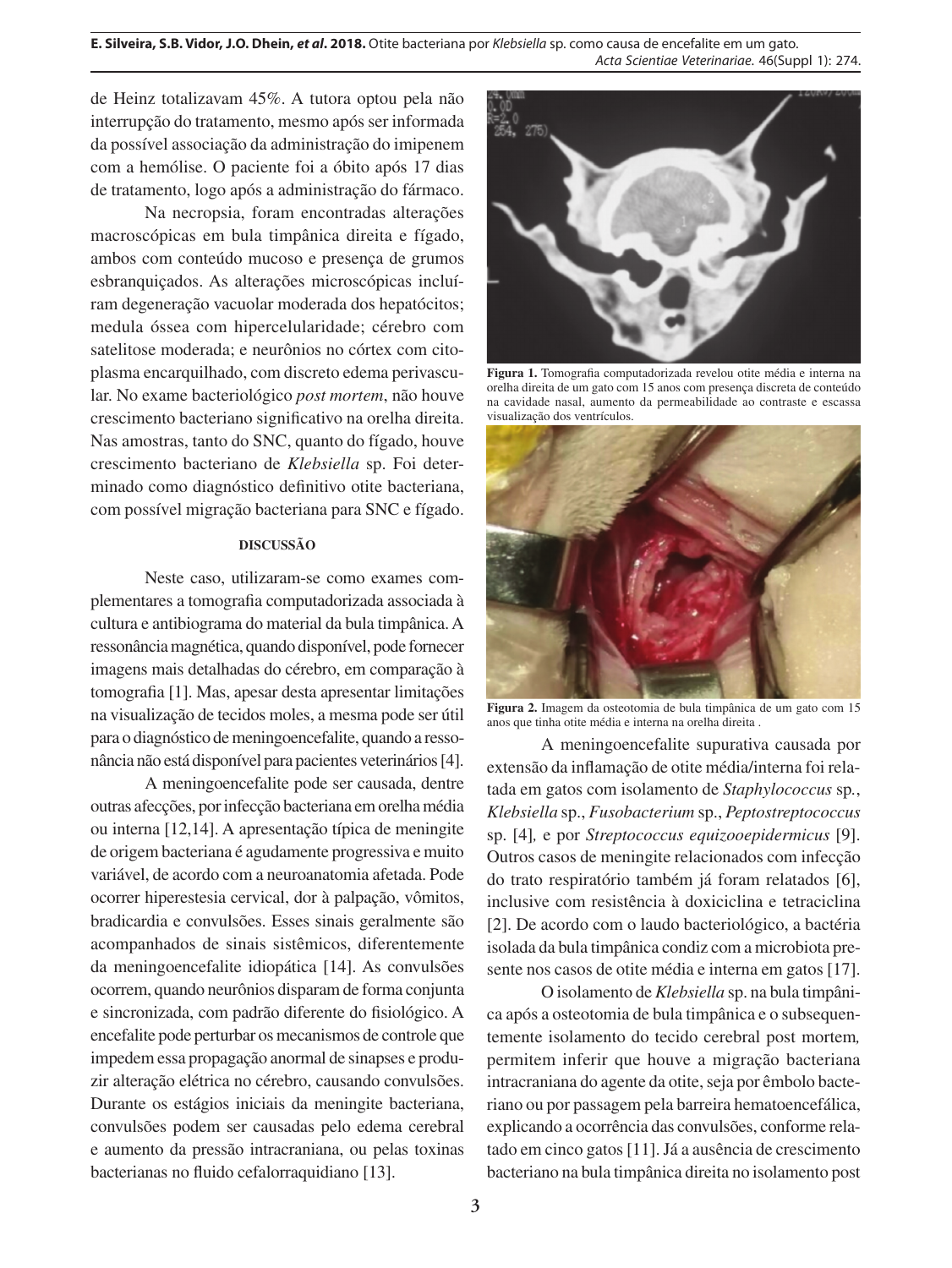mortem, demonstra que houve inibição do crescimento de *Klebsiella* sp. no conduto auditivo após tratamento com o imipenem com cilastatina após os 17 dias de tratamento, associado a diminuição da carga bacteriana por lavagens sucessivas da bula timpânica com solução fisiológica durante a osteotomia ventral.

O tratamento de meningoencefalite associado à otite média/interna em gatos apresenta sucesso com o uso de amoxicilina com ácido clavulânico e metronidazol por 10 semanas [4]. O tratamento cirúrgico de osteotomia ventral de bula timpânica associado à terapia antimicrobiana, com trimetoprim e amoxicilina com ácido clavulânico, durante 8 semanas, pode levar à recuperação completa do paciente [9]. Contudo, neste caso, a multirresistência foi um fator complicador do tratamento, que motivou a utilização de um antimicrobiano pouco utilizado anteriormente em gatos, que possivelmente causou hemólise após 15 dias de sua administração [8,18], causando o óbito do paciente.

Alguns estudos já comprovaram a segurança de imipenem em seres humanos [3], mas não foram encontrados estudos em gatos disponíveis na literatura consultada. Há, contudo, relato de anemia hemolítica, associada à formação de anticorpos, induzida por fármaco em um paciente humano idoso pelo uso de meropenem, outro antimicrobiano da classe dos carbopenens [8].

Sabe-se ainda que o imipenem pode apresentar, em estudos *in vitro*, inibição por competição da enzima eritrócito-glutationa redutase humana, que tem por função a reparação de danos oxidativos, responsável pela defesa do eritrócito contra a hemólise quando exposto a uma injúria [16].

A eficácia do imipenem com cilastatina foi confirmada em 21 crianças com meningite bacteriana com redução de bactérias do líquido cefalorraquidiano após 24 a 72 h de antibioticoterapia [20]. Em pacientes humanos, a terapia antimicrobiana com carbapenêmicos é reservada para infecções do trato urinário multirresistentes, particularmente as causadas por *Enterobacteriaceae* sp. ou *Pseudomonas aeruginosa* [19].

No entanto, em crianças, a utilidade clínica de imipenem com cilastatina para o tratamento de meningite bacteriana pode ser limitada pelo aumento do risco de convulsões, associadas à administração do fármaco. Dessa forma, prefere-se a utilização de meropenem, antimicrobiano do mesmo grupo, com boa penetração no líquido cefalorraquidiano de pacientes com meninges inflamadas. Assim, o meropenem é considerado mais seguro, quando comparado ao imipenem, pelo menor potencial convulsivo. Em Medicina Veterinária, há um estudo utilizando meropenem, associado à vancomicina em coelhos, como terapia eficaz para meningite causada por *Streptococcus pneumoniae* resistente à penicilina [7]. Não há estudos que comprovem a segurança de carbapenêmicos em gatos, definição de dose terapêutica padronizada, bem como relatos de caso que associem hemólise a sua utilização.

#### MANUFACTURERS

<sup>1</sup>Iddex Brasil Laboratórios. São Paulo, SP, Brazil. Eurofarma Laboratórios S.A. Ribeirão Preto, SP, Brazil. Tienan, Merck Sharp & Dohme Corp. Campinas, SP, Brazil. Aché Laboratórios Farmacêuticos. Guarulhos, SP, Brazil. Fort Dodge Saúde Animal Ltda. Campinas, SP, Brazil. União Química Farmacêutica Nacional S.A. São Paulo, SP, Brazil. Lamedid Comercial e Serviços Ltda. Barueri, SP, Brazil. 8 Parks Medical Electronics Inc. Las Vegas, NV, USA. AF Hoffmann - La Roche Ltda. São Paulo, SP, Brazil.

*Declaration of interest.* The authors report no conflicts of interest. The authors alone are responsible for the content and writing of the paper.

#### **REFERENCES**

**1 Barnes H.L., Chrisman C.L., Mariani C.L., Sims M. & Alleman A.R. 2004.** Clinical signs, underlying cause, and outcome in cats with seizures: 17 cases (1997-2002). *Journal of the American Veterinary Medical Association.* 225(11): 1723-1726.

- **2 Britton A.P. & Davies J.L. 2010.** Rhinitis and meningitis in two shelter cats caused by *Streptococcus equi* subspecies *zooepidemicus*. *Journal of Comparative Pathology.* 143(1): 70-74.
- **3 Calandra G.B., Wang C., Aziz M. & Brown K.R. 1986.** The safety profile of imipenem/cilastatin: worldwide clinical experience based on 3470 patients. *Journal of Antimicrobial Chemotherapy.* 18(suppl E): 193-202.
- **4 Cook L.B., Bergman R.L., Bahr A. & Boothe H.W. 2003.** Inflammatory polyp in the middle ear with secondary suppurative meningoencephalitis in a cat. *Veterinary Radiology and Ultrasound.* 44(6): 648-651.
- **5 De Risio L., Brown R., Tennant B., Sparks A., Matiasek L., de Stefani A., Weissenböck H. & Matiassek K. 2012.** Slowly progressive lymphohistiocytic meningoencephalomyelitis in 21 adult cats presenting with peculiar neurological signs. *Journal of Feline Medicine and Surgery.* 14(4): 250-256.